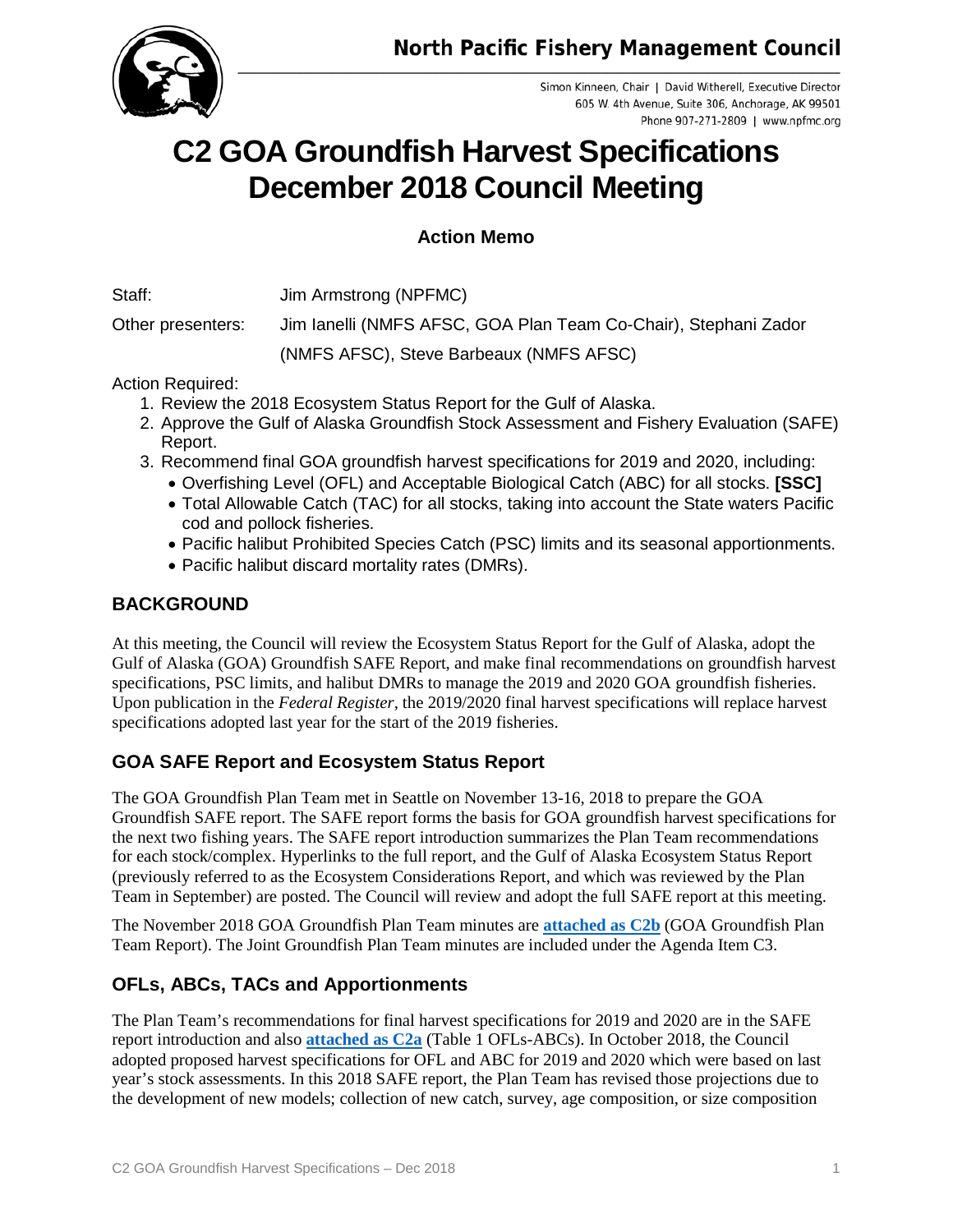data; or use of new methodology for recommending OFLs and ABCs. The SSC and AP recommendations will be provided to the Council during the meeting.

The Plan Team's summed recommended ABCs for 2019 and 2020 are 509,507 t and 487,218 t, respectively, which are reductions compared to the 2018 (536,921 t) and 2017 (667,877 t) aggregate ABCs. The reductions are driven by decreases in the recommended pollock ABC (about 15%). The Plan Team has recommended maximum permissible ABCs for all stocks, except for pollock, sablefish, and demersal shelf rockfish in 2019 and 2020, and Pacific cod in 2019 only. As illustrated in Figure 2 of the GOA SAFE introduction, other than Pacific cod and sablefish, all stocks are above BMSY or the BMSY proxy (B35%). The total biomass estimates for GOA groundfish in 2019 (5,005,262 t) represents a 1% decline from 2018 (5,053,276 t).

## **TAC Considerations for State waters fisheries**

#### State waters Pacific cod fishery

Established area apportionments for 2019 and 2020 adjust the amount of Pacific cod ABC available for the Federal TAC in each area; the adjustments are **[attached as](https://meetings.npfmc.org/CommentReview/DownloadFile?p=31b3085c-8e29-4c56-ba0e-4e7b346be075.pdf&fileName=C2c-e%20Tables.pdf) C2c**.

#### State waters pollock fishery

The ABC available for area-specific Federal GOA pollock TACs is first reduced by 2.5% to provides for the Prince William Sound (PWS) State GHL. The ABC/TAC/GHL reflect this accommodation.

## **Prohibited Species Catch Limits**

In the GOA, PSC limits for halibut are specified annually by fishery, gear, and season. The 2019 and 2020 PSC limits are **[attached as](https://meetings.npfmc.org/CommentReview/DownloadFile?p=31b3085c-8e29-4c56-ba0e-4e7b346be075.pdf&fileName=C2c-e%20Tables.pdf) C2d** (Tables 14-16).

#### PSC limits by gear type

The Pacific halibut PSC limits apply only to trawl vessels and vessels fishing with hook-and-line gear for species other than IFQ sablefish. The FMP authorizes the Council to exempt specific gear from the halibut PSC limits. Pot gear, jig gear, and the sablefish IFQ hook-and-line gear fishery categories have been exempted from the halibut PSC limit since 1995. The Council recommended the exemptions because:

- 1. Pot gear fisheries have low halibut bycatch mortality;
- 2. NMFS estimates negligible halibut mortality for the jig gear fisheries; and
- 3. IFQ regulations prohibit halibut discards if any halibut IFQ permit holder on board a catcher vessel holds unused halibut IFQ  $(\S 679.7(f)(11))$ .

#### CV-CP Hook-and-Line Split

The hook-and-line halibut PSC limit is divided between the catcher vessel (CV) and catcher processor (CP) sectors according to the "GOA Pacific cod split formula" that is prescribed in regulation. Based on this formula, the hook-and-line CV sector would fish under a 120 mt halibut PSC limit and the hook-andline CP sector PSC limit would fish under a 137 mt PSC limit in 2019 and 2020. The demersal shelf rockfish fishery halibut PSC limit would be 9 mt.

#### Procedure for changing Pacific halibut PSC limit apportionments

The GOA Groundfish FMP (Section 3.6.2.1) sets out the procedure for modifying halibut PSC limits during the annual harvest specifications process. To adjust the PSC limit, the Council and NMFS must consider biological and socioeconomic factors about the halibut stock and groundfish fisheries that